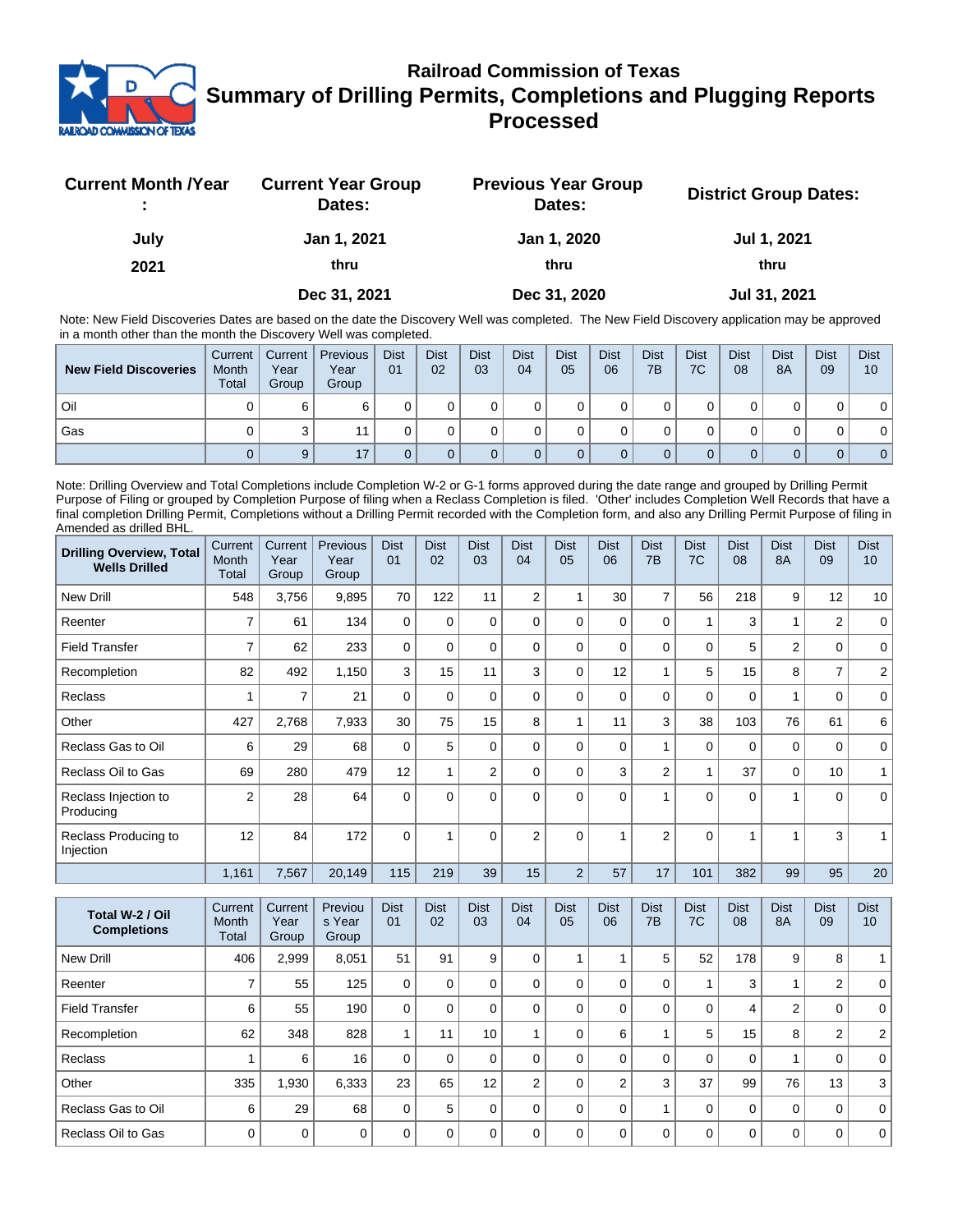| Total W-2 / Oil<br><b>Completions</b> | Current<br><b>Month</b><br><b>Total</b> | Current<br>Year<br>Group | Previou<br>s Year<br>Group | <b>Dist</b><br>01 | <b>Dist</b><br>02 | <b>Dist</b><br>03 | <b>Dist</b><br>04 | <b>Dist</b><br>05 | <b>Dist</b><br>06 | <b>Dist</b><br>7B | <b>Dist</b><br>7C | <b>Dist</b><br>08 | <b>Dist</b><br><b>8A</b> | <b>Dist</b><br>09 | <b>Dist</b><br>10 |
|---------------------------------------|-----------------------------------------|--------------------------|----------------------------|-------------------|-------------------|-------------------|-------------------|-------------------|-------------------|-------------------|-------------------|-------------------|--------------------------|-------------------|-------------------|
| Reclass Injection to<br>Producing     |                                         | 27                       | 64                         |                   |                   |                   | 0                 |                   |                   |                   |                   | υ                 |                          | 0                 | 0                 |
| Reclass Producing to<br>Injection     | 11                                      | 80                       | 163                        |                   |                   |                   |                   |                   |                   |                   |                   |                   |                          | 3                 |                   |
|                                       | 836                                     | 5,529                    | 15,838                     | 75                | 173               | 31                | 5                 |                   |                   | 13                | 95                | 300               | 99                       | 28                |                   |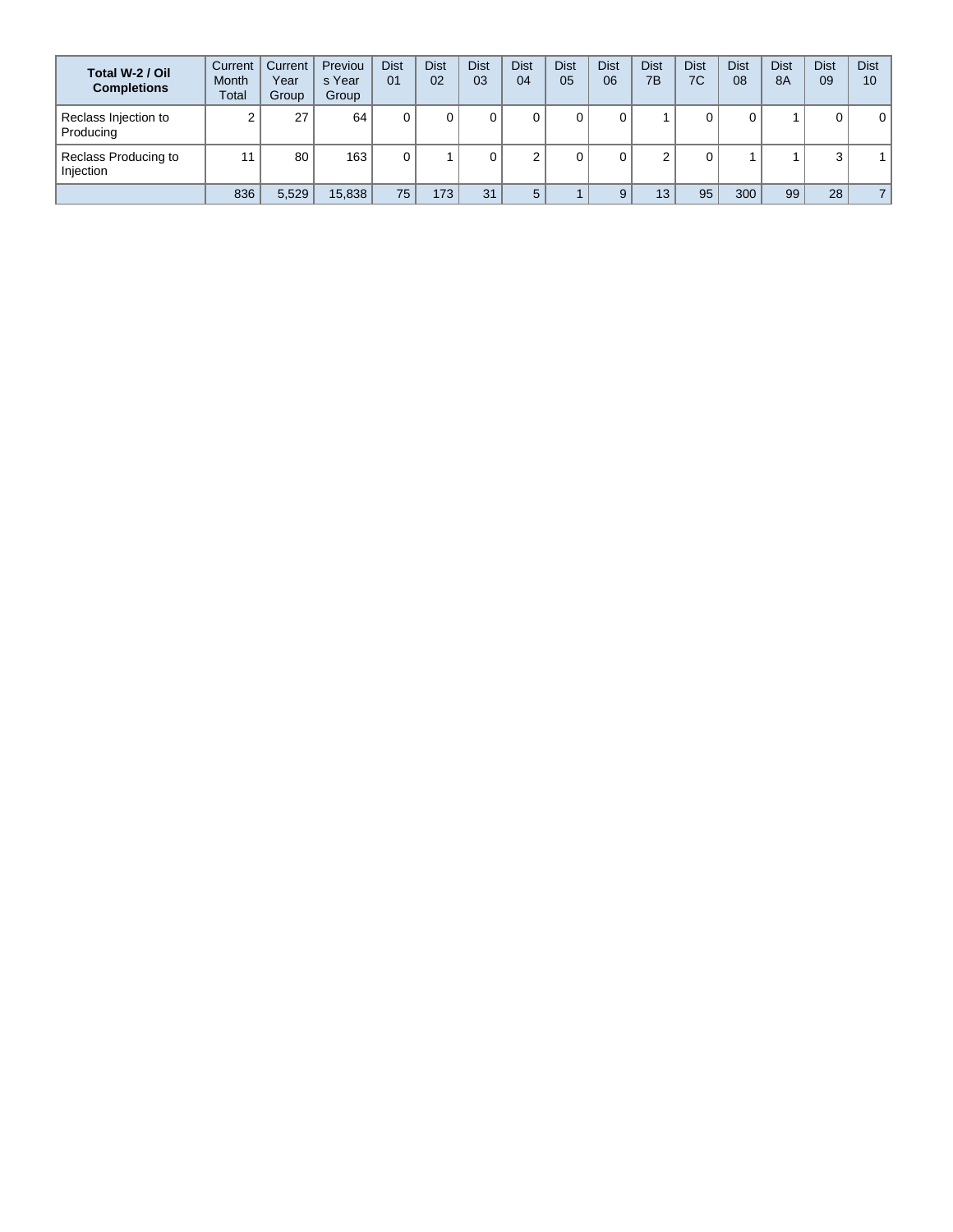| Total G-1 / Gas<br><b>Completion</b> | Current<br>Month<br>Total | Current<br>Year<br>Group | Previou<br>s Year<br>Group | <b>Dist</b><br>01 | <b>Dist</b><br>02 | <b>Dist</b><br>03 | <b>Dist</b><br>04 | <b>Dist</b><br>05 | <b>Dist</b><br>06 | <b>Dist</b><br>7 <sub>B</sub> | <b>Dist</b><br>7C | <b>Dist</b><br>08 | <b>Dist</b><br><b>8A</b> | <b>Dist</b><br>09 | <b>Dist</b><br>10 <sup>°</sup> |
|--------------------------------------|---------------------------|--------------------------|----------------------------|-------------------|-------------------|-------------------|-------------------|-------------------|-------------------|-------------------------------|-------------------|-------------------|--------------------------|-------------------|--------------------------------|
| <b>New Drill</b>                     | 142                       | 757                      | 1,844                      | 19                | 31                | $\overline{2}$    | $\overline{2}$    | 0                 | 29                | $\overline{2}$                | 4                 | 40                | 0                        | 4                 | 9                              |
| Reenter                              | $\Omega$                  | 6                        | 9                          | $\Omega$          | 0                 | $\Omega$          | 0                 | 0                 | $\Omega$          | $\Omega$                      | $\Omega$          | $\mathbf{0}$      | $\Omega$                 | 0                 | $\mathbf 0$                    |
| <b>Field Transfer</b>                |                           | $\overline{7}$           | 43                         | $\mathbf 0$       | 0                 | $\Omega$          | $\mathbf 0$       | $\Omega$          | $\Omega$          | $\Omega$                      | 0                 |                   | $\Omega$                 | 0                 | $\mathbf 0$                    |
| Recompletion                         | 20                        | 144                      | 322                        | $\overline{2}$    | 4                 |                   | $\overline{2}$    | $\Omega$          | 6                 | $\Omega$                      | $\Omega$          | 0                 | $\Omega$                 | 5                 | $\mathbf 0$                    |
| <b>Reclass</b>                       | $\Omega$                  |                          | 5                          | $\Omega$          | 0                 | $\Omega$          | 0                 | $\Omega$          | $\Omega$          | $\Omega$                      | $\Omega$          | $\mathbf{0}$      | $\Omega$                 | 0                 | $\mathbf 0$                    |
| Other                                | 92                        | 838                      | 1,600                      | $\overline{7}$    | 10                | 3                 | 6                 |                   | 9                 | 0                             | 1                 | 4                 | $\mathbf 0$              | 48                | 3                              |
| Reclass Gas to Oil                   | 0                         | 0                        | $\Omega$                   | $\Omega$          | $\Omega$          | $\Omega$          | 0                 | $\Omega$          | $\Omega$          | $\Omega$                      | 0                 | $\Omega$          | $\Omega$                 | 0                 | $\mathbf{0}$                   |
| Reclass Oil to Gas                   | 69                        | 280                      | 479                        | 12                |                   | $\overline{2}$    | 0                 | $\Omega$          | 3                 | $\overline{2}$                | 1                 | 37                | $\mathbf 0$              | 10                | $\mathbf{1}$                   |
| Reclass Injection to<br>Producing    | $\Omega$                  |                          | $\Omega$                   | $\Omega$          | $\Omega$          | $\Omega$          | $\Omega$          | $\Omega$          | $\Omega$          | $\Omega$                      | $\Omega$          | $\Omega$          | $\Omega$                 | $\Omega$          | $\mathbf{0}$                   |
| Reclass Producing to<br>Injection    |                           | 4                        | 9                          | $\mathbf{0}$      | $\Omega$          | $\Omega$          | $\Omega$          | $\Omega$          |                   | $\Omega$                      | $\Omega$          | $\Omega$          | $\Omega$                 | $\Omega$          | $\mathbf 0$                    |
|                                      | 325                       | 2,038                    | 4,311                      | 40                | 46                | 8                 | 10                |                   | 48                | $\overline{4}$                | 6                 | 82                | $\Omega$                 | 67                | 13                             |

Note: Total Underground Injection Control Completions include W-2 and G-1 Completions approved during the date range where the Completion Well Type is in Active UIC or Shut-in UIC.

| <b>Total Underground</b><br><b>Injection Control</b><br><b>Completions</b> | Current<br>Month<br>Total | Current<br>Year<br>Group | Previou<br>s Year<br>Group | <b>Dist</b><br>01 | <b>Dist</b><br>02 | <b>Dist</b><br>03 | <b>Dist</b><br>04 | <b>Dist</b><br>05 | Dist<br>06 | <b>Dist</b><br>7B | <b>Dist</b><br>7C | <b>Dist</b><br>08 | <b>Dist</b><br><b>8A</b> | <b>Dist</b><br>09 | <b>Dist</b><br>10 |
|----------------------------------------------------------------------------|---------------------------|--------------------------|----------------------------|-------------------|-------------------|-------------------|-------------------|-------------------|------------|-------------------|-------------------|-------------------|--------------------------|-------------------|-------------------|
| $Oil / W-2$                                                                | 177                       | 765                      | 1.864                      |                   |                   | 10 <sub>1</sub>   |                   |                   | 5          |                   | 9                 | 51                | 74                       | 13 <sub>1</sub>   | 4                 |
| Gas / G-1                                                                  |                           | 42                       | 93                         |                   |                   |                   |                   |                   |            |                   |                   |                   | 0                        |                   | 0                 |
|                                                                            | 182                       | 807                      | 1,957                      |                   |                   | 11                |                   |                   |            |                   | 9                 | 51                | 74                       | 13                | $\overline{4}$    |

Note: Total Wellbore Profile Completions includes W-2 and G-1 Completions approved during the date range grouped by the Wellbore Profile from the Completion form.

| Total W-2 / Oil<br><b>Wellbore Profile</b><br><b>Completions</b> | Current<br><b>Month</b><br>Total | Current<br>Year<br>Group | Previou<br>s Year<br>Group | <b>Dist</b><br>01 | <b>Dist</b><br>02 | <b>Dist</b><br>03 | <b>Dist</b><br>04 | <b>Dist</b><br>05 | <b>Dist</b><br>06 | <b>Dist</b><br>7 <sub>B</sub> | <b>Dist</b><br>7C | <b>Dist</b><br>08 | <b>Dist</b><br><b>8A</b> | <b>Dist</b><br>09 | <b>Dist</b><br>10 |
|------------------------------------------------------------------|----------------------------------|--------------------------|----------------------------|-------------------|-------------------|-------------------|-------------------|-------------------|-------------------|-------------------------------|-------------------|-------------------|--------------------------|-------------------|-------------------|
| Horizontal                                                       | 481                              | 3,418                    | 10,391                     | 73                | 154               | 3                 |                   |                   |                   | 0                             | 60                | 181               | 8                        | 0                 | $\mathbf{1}$      |
| Vertical                                                         | 239                              | .645                     | 4.043                      | 2                 | 13                | 18 <sub>1</sub>   | 4                 |                   | 8                 | 11                            | 32                | 90                | 36                       | 22                | 3                 |
| Directional                                                      | 14                               | 111                      | 554                        | 0                 | 3                 | ◠                 |                   |                   |                   | 0                             | $\Omega$          | 3                 | 6                        | 0                 | $\mathbf{0}$      |
| Sidetrack                                                        | ົ                                | 8                        | 27                         |                   | $\Omega$          |                   |                   |                   | $\Omega$          | 0                             | 0                 | 0                 |                          | 0                 | $\mathbf 0$       |
| Unknown                                                          | 100                              | 347                      | 823                        |                   | 3                 |                   |                   |                   |                   | 2                             | 3                 | 26                | 48                       | 6                 | 3                 |
|                                                                  | 836                              | 5,529                    | 15,838                     | 75                | 173               | 31                | 5                 |                   | 9                 | 13                            | 95                | 300               | 99                       | 28                | $\overline{7}$    |

| Total G-1 / Gas<br><b>Wellbore Profile</b><br><b>Completions</b> | Current<br><b>Month</b><br>Total | Current<br>Year<br>Group | Previou<br>s Year<br>Group | <b>Dist</b><br>01 | <b>Dist</b><br>02 | <b>Dist</b><br>03 | <b>Dist</b><br>04 | <b>Dist</b><br>05 | <b>Dist</b><br>06 | <b>Dist</b><br>7B | <b>Dist</b><br>7C | <b>Dist</b><br>08 | <b>Dist</b><br>8A | <b>Dist</b><br>09 | <b>Dist</b><br>10 |
|------------------------------------------------------------------|----------------------------------|--------------------------|----------------------------|-------------------|-------------------|-------------------|-------------------|-------------------|-------------------|-------------------|-------------------|-------------------|-------------------|-------------------|-------------------|
| Horizontal                                                       | 240                              | 552.                     | 3,327                      | 40                | 39                | 4                 | 0.                |                   | 32                | 0                 | 2                 | 76                | 0                 | 46                | a ka              |
| Vertical                                                         | 74                               | 412                      | 791                        | 0                 |                   |                   | 9                 |                   | 13                | 4                 | 4                 | 5                 | 0                 | 19 <sub>1</sub>   | 11 <sup>1</sup>   |
| Directional                                                      | 5                                | 45                       | 138                        | 0                 |                   | 2                 |                   |                   | ◠                 | 0                 | 0                 | 0                 | 0                 | 0                 | 0 <sup>1</sup>    |
| Sidetrack                                                        |                                  | 4                        | 3                          | 0                 |                   | $\Omega$          |                   |                   |                   | 0                 | 0                 | 0                 | 0                 | 0                 | 0 <sup>1</sup>    |
| <b>Unknown</b>                                                   | 6                                | 25                       | 52                         | 0                 |                   |                   |                   |                   |                   | 0                 | 0                 |                   | 0                 | 2                 |                   |
|                                                                  | 325                              | 2,038                    | 4,311                      | 40                | 46                | 8                 | 10 <sup>°</sup>   |                   | 48                | 4                 | 6                 | 82                | $\overline{0}$    | 67                | 13                |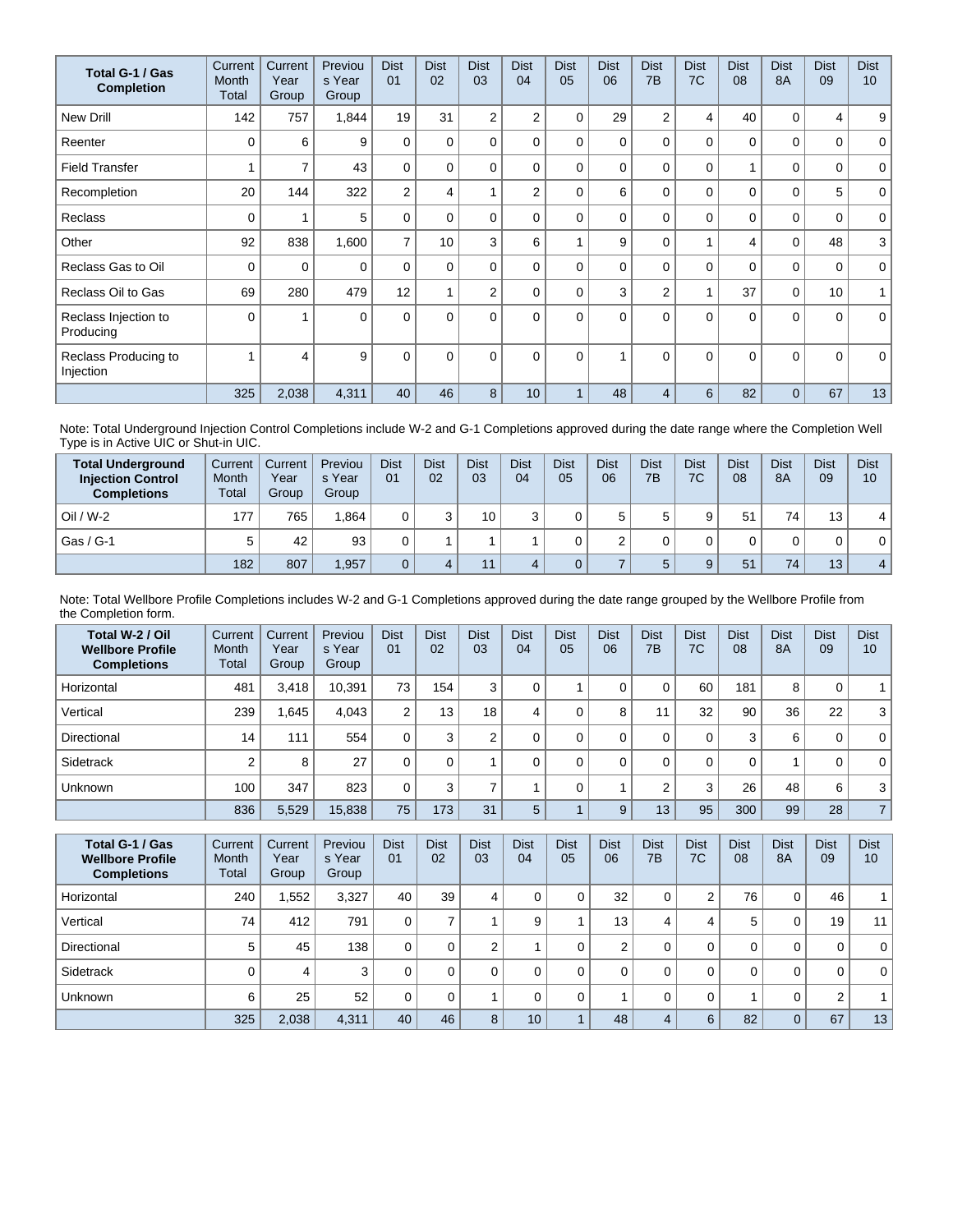Note: Dry Holes Drilled and Plugged is based on the W-3 Keyed Date and includes any W-3 Record where there is an associated Drilling Permit that is completed as a Dry Hole.

| Dry Holes Drilled and<br>Plugged | Current<br>Month<br>Total | Current<br>Year<br>Group | Previou<br>s Year<br>Group | <b>Dist</b><br>01 | <b>Dist</b><br>02 | <b>Dist</b><br>03 | <b>Dist</b><br>04 | <b>Dist</b><br>05 | <b>Dist</b><br>06 | <b>Dist</b><br>7B | <b>Dist</b><br>7C | <b>Dist</b><br>08 | <b>Dist</b><br>8A | <b>Dist</b><br>09 | <b>Dist</b><br>10 |
|----------------------------------|---------------------------|--------------------------|----------------------------|-------------------|-------------------|-------------------|-------------------|-------------------|-------------------|-------------------|-------------------|-------------------|-------------------|-------------------|-------------------|
| New Drill                        | 44                        | 99                       | 180                        |                   |                   |                   |                   |                   |                   | ົ<br>w            |                   |                   |                   |                   | $\mathbf{0}$      |
| Reenter                          |                           |                          | 19                         |                   |                   |                   |                   |                   |                   |                   |                   |                   |                   | 0                 | $\mathbf 0$       |
| Recompletion                     |                           |                          |                            |                   |                   |                   |                   |                   |                   |                   |                   |                   |                   | 0                 | 0                 |
|                                  | 12                        | 106                      | 199                        | $\Omega$          |                   |                   |                   |                   |                   | ◠                 | $\Omega$          |                   |                   |                   | $\overline{0}$    |

## Note: Holes Plugged is based on the W-3 Keyed Date of the well plugged.

| <b>Holes Plugged</b> | Current<br>Month<br><b>Total</b> | Current<br>Year<br>Group | Previou<br>s Year<br>Group | <b>Dist</b><br>01 | <b>Dist</b><br>02 | <b>Dist</b><br>03 | Dist<br>04 | <b>Dist</b><br>05 | Dist<br>06 | <b>Dist</b><br>7B | <b>Dist</b><br>7C | <b>Dist</b><br>08 | <b>Dist</b><br><b>8A</b> | Dist<br>09 | <b>Dist</b><br>10 |
|----------------------|----------------------------------|--------------------------|----------------------------|-------------------|-------------------|-------------------|------------|-------------------|------------|-------------------|-------------------|-------------------|--------------------------|------------|-------------------|
| Total Holes Plugged  | 568                              | 3.406                    | 10.849                     | 49                | 29                | 37                | 26         | 19                | 31         | 64                | 43                | 186               | 26                       | 40         | 18 <sub>1</sub>   |
|                      | 568                              | 3,406                    | 10.849                     | 49                | 29                | 37                | 26         | 19                | 31         | 64                | 43                | 186               | 26                       | 40         | 18                |

Note: Original Drilling Permits includes total W-1 Drilling Permits approved during the date range and grouped by Drilling Permit Purpose of filing. Original Drilling Permits does not include Amended permit applications.

| <b>Total Original Drilling</b><br><b>Permits</b> | Current<br>Month<br>Total | Current<br>Year<br>Group | Previou<br>s Year<br>Group | <b>Dist</b><br>01 | <b>Dist</b><br>02 | <b>Dist</b><br>03 | <b>Dist</b><br>04 | <b>Dist</b><br>05 | <b>Dist</b><br>06 | <b>Dist</b><br>7B | <b>Dist</b><br>7C | <b>Dist</b><br>08 | <b>Dist</b><br><b>8A</b> | <b>Dist</b><br>09 | <b>Dist</b><br>10 |
|--------------------------------------------------|---------------------------|--------------------------|----------------------------|-------------------|-------------------|-------------------|-------------------|-------------------|-------------------|-------------------|-------------------|-------------------|--------------------------|-------------------|-------------------|
| New Drill                                        | 672                       | 4.130                    | 5.546                      | 71                | 69                | 8                 | 11                |                   | 30                | 22                | 50                | 351               | 11                       | 41                | 8 <sup>1</sup>    |
| Reenter                                          | 11                        | 46                       | 61                         |                   | 0                 |                   |                   |                   | 0                 | 5                 |                   |                   |                          | 2                 | $\overline{0}$    |
| <b>Field Transfer</b>                            | 10                        | 27                       | 182                        | $\Omega$          |                   |                   |                   |                   | 0                 |                   | 0                 | 2                 | 6                        | 0                 | $\overline{0}$    |
| Recompletion                                     | 83                        | 574                      | 549                        |                   | 11                |                   |                   |                   | 9                 | 3                 | $\overline{2}$    | 28                | 7                        | 4                 | $\overline{0}$    |
| Reclass                                          | 3                         | 16                       | 36                         |                   | 0                 | 0                 | $\Omega$          |                   | 2                 |                   | 0                 | 0                 | 0                        | 0                 | $\overline{0}$    |
|                                                  | 779                       | 4,793                    | 6,374                      | 72                | 81                | 15                | 23                |                   | 41                | 32                | 53                | 382               | 25                       | 47                | 8 <sup>1</sup>    |

Note: Amended Drilling Permits includes a total of all Amended W-1 Drilling Permits approved during the date range and grouped by Drilling Permit Purpose of Filing.

| <b>Total Amended Drilling</b><br><b>Permits</b> | Current<br><b>Month</b><br>Total | Current<br>Year<br>Group | Previou<br>s Year<br>Group | <b>Dist</b><br>01 | <b>Dist</b><br>02 | <b>Dist</b><br>03 | <b>Dist</b><br>04 | <b>Dist</b><br>05 | <b>Dist</b><br>06 | <b>Dist</b><br>7B | <b>Dist</b><br>7C | <b>Dist</b><br>08 | <b>Dist</b><br><b>8A</b> | <b>Dist</b><br>09 | <b>Dist</b><br>10 |
|-------------------------------------------------|----------------------------------|--------------------------|----------------------------|-------------------|-------------------|-------------------|-------------------|-------------------|-------------------|-------------------|-------------------|-------------------|--------------------------|-------------------|-------------------|
| New Drill                                       | 200                              | 1,287                    | 2,394                      | 23                | 21                | $\mathbf 0$       |                   | 0                 | 17                | 2                 | 24                | 101               | 3                        | ⇁                 | 2 <sup>1</sup>    |
| Reenter                                         |                                  | 2                        | 3                          | 0                 |                   | 0                 |                   | $\mathbf 0$       | 0                 |                   | 0                 | 0                 | 0                        | 0                 | 0 <sup>1</sup>    |
| <b>Field Transfer</b>                           |                                  | 2                        | 8                          | 0                 |                   |                   |                   | 0                 | 0                 | 0                 | 0                 | 0                 | 0                        | 0                 | 0 <sup>1</sup>    |
| Recompletion                                    | 5                                | 29                       | 39                         | 0                 |                   | 0                 |                   | 0                 | 0                 | 0                 | 0                 | 3                 | 0                        |                   | 0 <sup>1</sup>    |
| Reclass                                         |                                  |                          |                            | 0                 |                   | $\Omega$          |                   | $\Omega$          | 0                 | 0                 | 0                 | $\mathbf 0$       | 0                        | 0                 | 0 <sup>1</sup>    |
|                                                 | 206                              | ,321                     | 2,445                      | 23                | 22                |                   |                   | $\Omega$          | 17                | 3                 | 24                | 104               | 3                        | 8                 | 2 <sup>1</sup>    |

Note: Drilling Permit Wellbore Profiles includes total number of each Wellbore Profile associated to the Drilling Permit approved during the date range. More than one profile may be applied for on each Drilling Permit. Drilling Permit Wellbore Profiles does not include those on Amended permit applications.

| <b>Total Drilling Permit</b><br><b>Wellbore Profiles</b> | Current<br>Month<br>Total | Current<br>Year<br>Group | Previou<br>s Year<br>Group | <b>Dist</b><br>01 | <b>Dist</b><br>02 | <b>Dist</b><br>03 | <b>Dist</b><br>04 | <b>Dist</b><br>05 | <b>Dist</b><br>06 | <b>Dist</b><br>7B | <b>Dist</b><br>7C | <b>Dist</b><br>08 | <b>Dist</b><br>8A | <b>Dist</b><br>09 | <b>Dist</b><br>10 |
|----------------------------------------------------------|---------------------------|--------------------------|----------------------------|-------------------|-------------------|-------------------|-------------------|-------------------|-------------------|-------------------|-------------------|-------------------|-------------------|-------------------|-------------------|
| Horizontal                                               | 549                       | 3.377                    | 4,651                      | 68                | 69                | 4                 | C                 |                   | 24                |                   | 44                | 314               | 5                 | 16                | 2                 |
| Vertical                                                 | 216                       | 1,320                    | .587                       | 4                 | 10                | 10                | 17                |                   | 17                | 31                | 8                 | 63                | 20                | 30                | 6                 |
| Directional                                              | 15                        | 97                       | 143                        | 0                 | $\sim$            |                   | 4                 |                   |                   | 0                 |                   | 5                 | 0                 | 2                 | $\mathbf{0}$      |
| Sidetrack                                                |                           | 12                       | 18                         | $\Omega$          |                   |                   |                   |                   |                   |                   | 0                 | $\Omega$          | 0                 | 0                 | $\mathbf{0}$      |
|                                                          | 781                       | 4,806                    | 6,399                      | 72                | 81                | 16                | 23                |                   | 41                | 32                | 53                | 382               | 25                | 48                | 8                 |